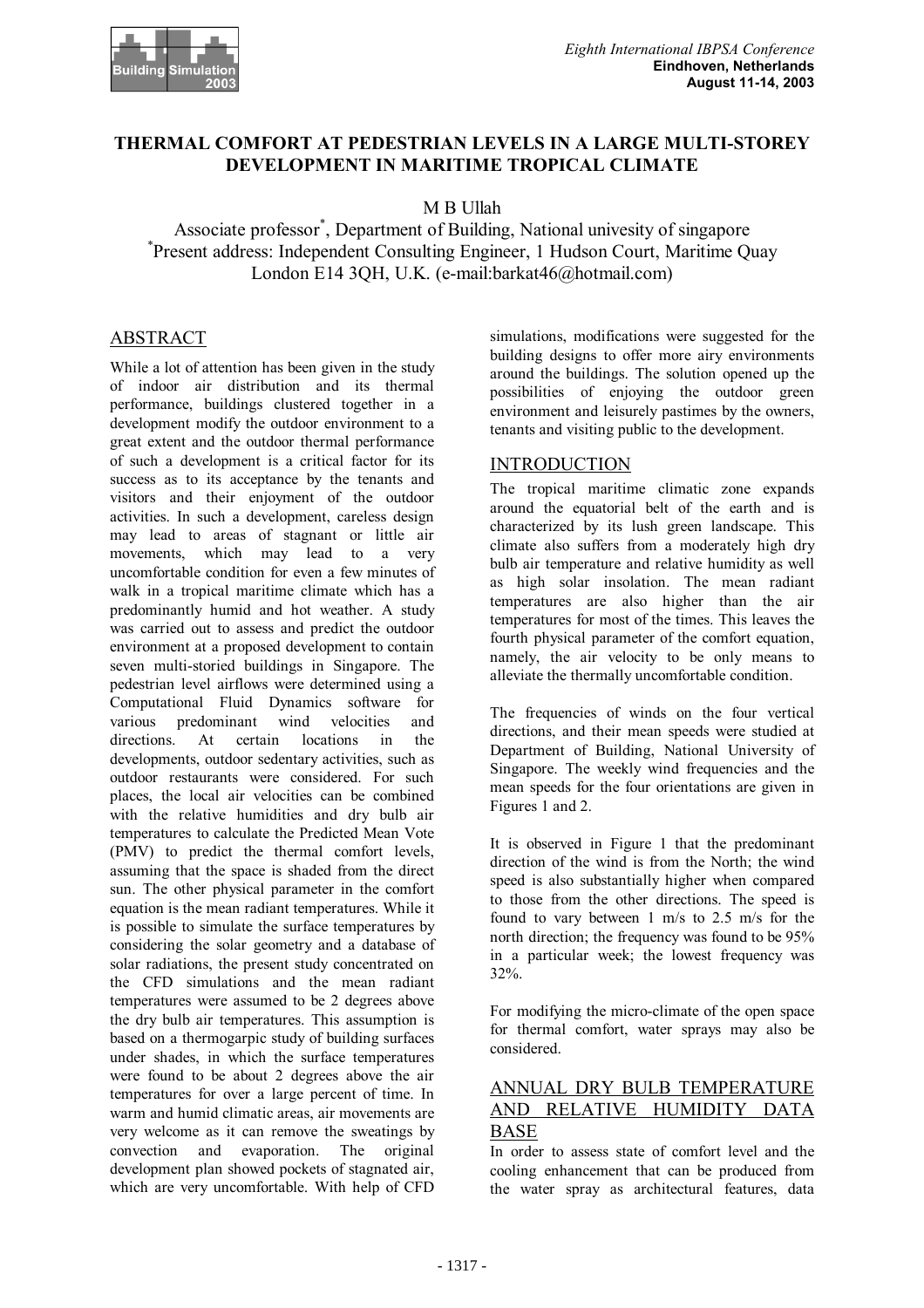regarding the dry bulb and wet bulb temperatures of the air are required. At the Department of Building in National University of Singapore, the dry bulb temperature and relative humidity are recorded for a number of years. Wet bulb temperatures can be extracted from the dry bulb temperature and relative humidity. Out of the data, the data for months of April to December in the year of 1999 and for the months of January to March in year of 2000 have been extracted to give us a complete one year's data.

## THERMAL COMFORT EQUATION

The comfort equations, basically a set of heat balance equations, were originally proposed by Fanger (1972) and adopted in ASHRAE Standard 55-663(1992). The equations contain six factors, namely, activity level of the person, thermal resistance of the clothing, air temperature, mean radiant temperature, relative air velocity and the water vapour pressure (i.e., air relative humidity). An imbalance in the heat equation gives rise to a thermal load, L. It was established that the thermal sensation can be co-related to the thermal load, L and the activity level,  $M/A_{Du}$ , which were empirically related as follows:

 $Y = (0.352e^{-0.042(M/ADu)} + 0.032)$ L

where Y represents the response obtained from subjects who were exposed to different environmental conditions. The value of Y is known as the predicted mean vote (PMV) for a thermal environment for a given clothing and activity level and is considered to be thermally comfortable for a value of  $+0.5$  to  $-0.5$ . Thus, the percentage of time, when the PMV falls within this range, provides a good estimate of thermally comfortable environment prevailing at a place.

A point of caution is that, the PMV is for the steady state conditions and can be considered for actitivities, such as outdoor eating in a restaurant. The equation will not be applicable in direct exposures to sun and transient walking from one building to another .

### CFD SIMULATIONS

The objective of the computational fluid dynamics (CFD) simulation at the outdoor has been to obtain the air velocity field data at the built-up pedestrian level places. This information helps the designer to plan for open-air activities.

 The CFD simulation tool has been found to be a cost-effective way of obtaining the information regarding the velocity fields around the building and in the critical areas. In this present study, we carried out simulations for the predominant wind direction, which was found to be from the North. A factor, which we term to be 'Built-up Factor(BF)', was determined with respect to a free field velocity of 1 m/s at a height of 10m. At lower levels, the log law, given below, was used to get the free field velocities:

 $u = u_0 \log_e(z/z_0)$ .

These velocities were used for the free field boundary condition, and CFD simulations were carried for the development. Once a converged CFD solution is obtained, the ratio of a local velocity to the free field velocity at the reference height (10m) was found to give the built-up factor. For pedestrian level, the local velocities were found at a level at 1.2m from the ground. CFD simulation runs with a different free field showed that the built-up factor remains constant.

However, the built-up factor is location dependent. We have chosen three locations, in which we have interests in the current study: one at the space south of Building A, which looks over a park and is considered for open air restaurants; this location is marked as Pt A in Figure 4. The second location is the space between Buildings B and D, marked as Pt B and the third place, Pt C is in the space between Buildings D and E as shown in Figure 4 respectively. At Point C, a light railway train station was considered to be built; this space will be covered by two canopies at a height of 16m and 18 m above the ground.

The various CFD simulations made are listed below:

- 1 Base case with the North wind, without any opening in the buildings; the CFD simulated velocity vectors at 1.2m height from the ground are given in Figure 5.
- 2. A case with the North wind, with a straight 20m wide and 9m high opening (concourse) in the middle of Building A; the CFD simulated velocity vectors at 1.2m height from the ground are given in Figure 6.
- 3. A case with the North wind, with one 10m wide and 9m high straight opening (concourse) in the middle of Building B; the CFD simulated velocity vectors at 1.2m height from the ground are given in Figure 7.
- 4. A case with the North wind, with two straight openings, one 10m wide and 9m high straight opening (concourse) in the middle of Building A and another 20m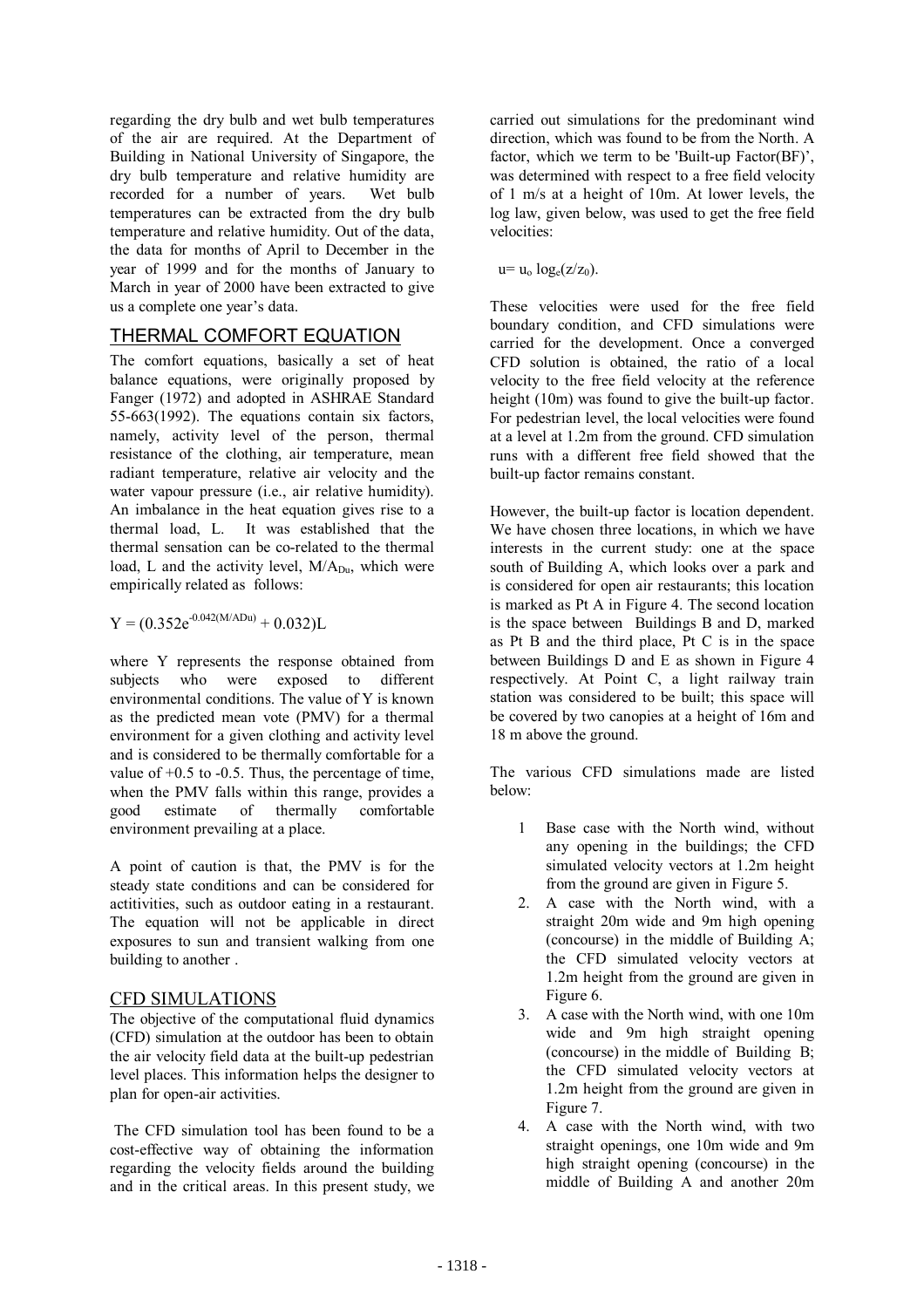wide and 9m high opening (concourse) in the middle of Building B; the CFD simulated velocity vectors at 1.2m height from the ground are given in Figure 8.

5. A case with the North wind, with two openings: one bell shaped opening with widths of 12m at both ends and tapering to 8m at the middle in the middle of Building A and another 14m wide Lshaped opening at the middle of building B; both the openings are 9m high; the CFD simulated velocity vectors at 1.2m height from the ground are given in Figure 9. The special shapes attempted to catch and channel the wind to stagnant areas, providing greater airy and thermally comfortable environment.

## STUDIES OF THERMAL ENVIRONMENTS

 In Table 1 are given the values of BF for the North wind for 5 building configurations, described above. For these places, the PMV's were also found using local velocities and climatic variables such as the dry bulb air temperatures and relative humidity. These places are assumed to have mean radiant temperatures 2 degrees above the dry bulb temperatures and under shades. The subjects are wearing light clothes.

In figure 10 are compared the effects of using openings in the two buildings A and B to alleviate the stagnations at Pt A and B.

Providing openings in these two buildings facilitate the natural flow of wind from the North and the best configuration is found to be for Case 5, in which the natural flow is best achieved. The bell shape works as a wind catcher and the other end distributes the air over a larger space at the South side of Building A, where open air restaurants are considered. The configuration releases a kind of bio-energy, flowing smoothly from the North through the complex and removing major stagnant areas. The finding is also in common with the ancient Chinese practice of Feng Sui.

### WATER FEATURES

A configuration, integrated with water features: two water ponds are proposed to be built. One at the North and the other at the South, interconnected through a network of canals. At the space south of Building A, cantilevered platform can be placed over the water canal. The water level in the pond at the South will be at a lower level than that in the pond in the North and pumps will push the water up from the South. The water from the North will flow down to the pond in the South

by natural gravity, proving with the smooth and pleasing sound of naturally flowing water.

### MECHANICAL SOLUTIONS

If economic consideration makes the openings at the rentable lower floors unacceptable, then the following mechanical solutions may be considered:

For position Pt A, fans may be placed on the South wall of PR A building at 2.8m height; the air may be blown through pipes or ducts, kept submerged in water stored in tanks in the car park below for obtaining some cooling of supplied air. Water in the tank will be cooled using cooling towers.

Also, at the evening times, water mists can be sprayed at this area.

Position B, though suffers from some stagnation, it is a transitional space, through which people will walk by. During rush hours, the fans and the spraying of water mist can also be considered for this space. However, the condition here is not as critical as that of position A.

### WATER SPRAY

Water and water mists sprayed in the air can reduce the dry bulb temperature of the air by a process of direct evaporative cooling. The wet bulb temperature of the air limits the temperature to which the air can be cooled.

The process of direct evaporative cooling is adiabatic in nature. Heat is required to be added to evaporate the water. It is supplied by the air, into which the water is sprayed. This results in the lowering of the dry bulb temperature of the air. The initial and the final conditions of the air fall on a line of constant total heat (enthalpy), which nearly coincides with the line of constant wet bulb temperature.

The maximum reduction in dry bulb temperature is the difference between the dry bulb and the wet bulb air temperatures. If the air is cooled to the wet bulb temperature, it becomes saturated and the process will be 100% effective. The effectiveness is defined as the percentage depression of the dry bulb temperature divided by the difference between the dry bulb and wet bulb temperatures of the air. In this study, the water sprayed into the air is assumed to cool the air at an effectiveness of 60 percent (ASHRAE Handbook Applications 1999). The final condition is determined by considering the psychrometric equations given in ARHRAE Handbook Fundamentals, 1997. The results of the thermal comfort analysis are presented in Figure 11. In this figure, two graphs are given: the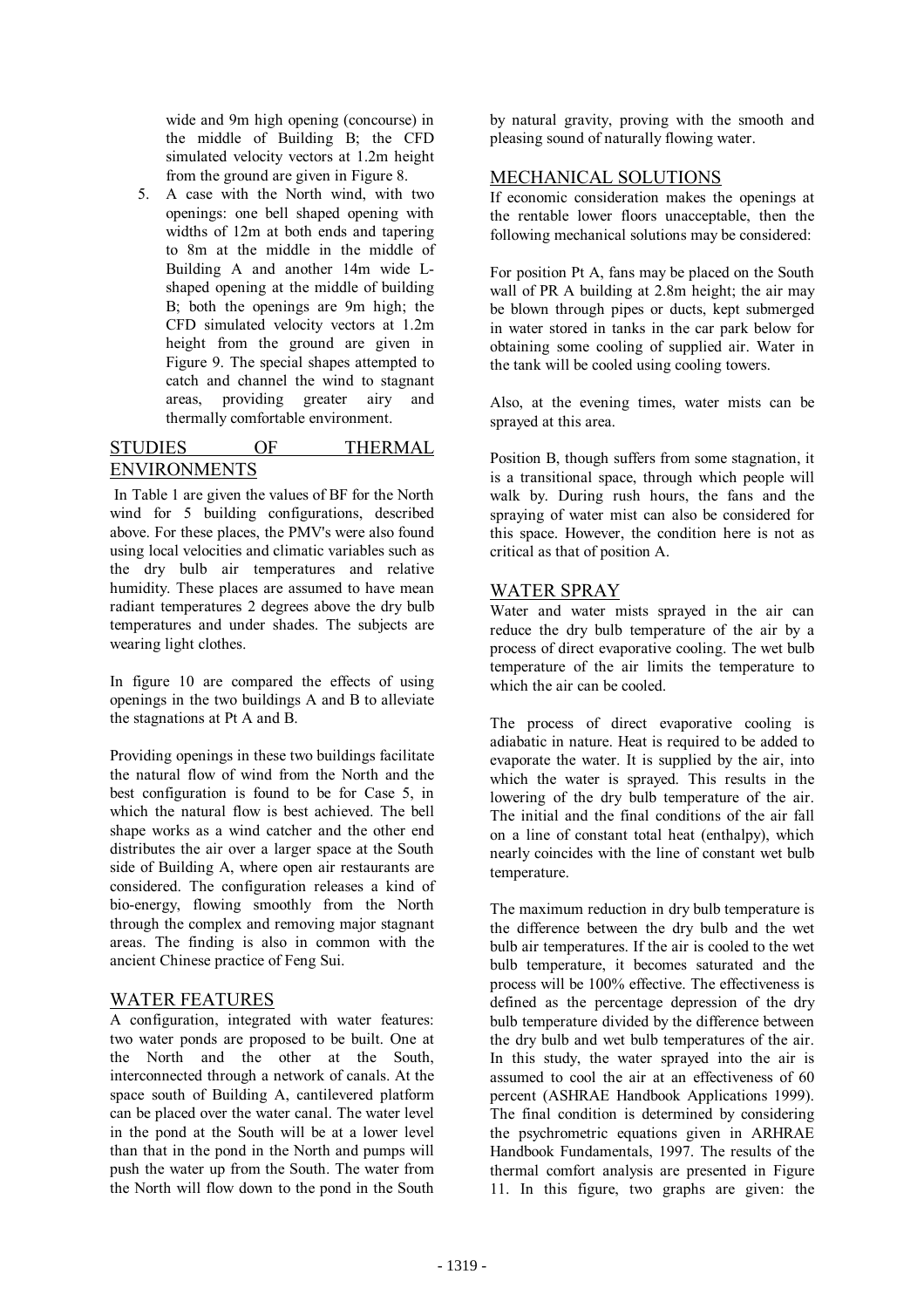reference graph represents the percentage of time for which thermal comfort can be expected at various velocities without any comfort enhancing feature; the second curve represents the same with the water spray or atomized water introduced as a mist into the space. Use of fan can increase the air speed and may be considered for enhancing the thermal comfort in space south of Building A. It is noted that the increasing the air velocities above 2.5 m/s does not increase the percentage of comfortable time significantly.

#### LIMITATIONS

The complexity of the project required that rational assumptions are made for some parameters, or the simulation becomes unmanageable. The general purpose CFD software, called PHOENICS, was found very powerful for predicting the air flows, but it was not an energy simulation package and did not render itself readily for solar simulations and we assumed a mean radiant temperature to be 2 degrees above the dry bulb air temperature. This assumption is applicable in general, if the building surfaces are under shades. We also did not consider the thermal storage effect of the structures, again to keep the simulation to a manageable level. These limitations identify the fact that the findings in this study must not be generalized.

#### **CONCLUSION**

In this study, Computational Fluid Dynamics simulations of a building complex have been performed. Three critical locations were identified. The velocities at these locations were correlated to the free field velocities through 'Built-up Factors' (BF), obtained from CFD simulations. The free field velocities, recorded in a database, are multiplied by the BF to predict the air velocities at these three locations. This enabled us to estimate the long-term percentage of time, during which these spaces will be within the limiting values of PMV for thermal comfort, if the assumed conditions are met, i.e., there is no direct sun, the activities renders to a steady state (long-term exposure) and the mean radiant temperatures are 2 degrees above the air temperatures.

From the simulations done with the basic configuration, it was apparent that, in the base case study, the space south of building A and the space between Buildings B and D suffer from stagnated air, when the predominant wind direction was considered. Using the CFD simulation, it was possible to find a means to enhance the air movements by placing openings in the middle of Buildings A and B. Finally, a solution with two openings, one shaped like a bell in building A and

another L-shaped in Building B, together with integrated water features was suggested.

However, if these openings are found to be economically unviable, mechanical solution should be adopted to enhance the air speeds at these two critical areas, namely, the space south of Building A and the space between Buildings B and D. The air speeds can be increased with fans, placed on the walls and water mists and water spray may be introduced to reduce the dry bulb air temperatures so that the comfort levels there can be enhanced.

#### REFERENCES

- ASHRAE Standards 55-81 (1992) Thermal Environmental Conditions for Human Occupancy, American Society of Heating, Refrigerating Engineers,Inc.,Atlanta, USA.
- Fanger, P.O. (1972) Thermal Comfort, McGraw- Hill, New York.
- International Standard Organisation (1994) Moderate Thermal Environments – Dtermination of the PMV and PPD indices and specification of condition for thermal comfort, Geneva, Switzerland.
- ASHRAE Handbook Fundamentals (1997), American Society of Heating, Refrigerating Engineers, Inc., Atlanta, USA.
- ASHRAE Handbook HVAC Applications (1999), American Society of Heating, Refrigerating Engineers, Inc., Atlanta, USA.

*Table I Built-up factors and % of comfortable time.* 

| Type of<br>configuration                                    | Built-up(BF)<br>factor at positions |      |      | $(\%)$ of comfortable<br>time at positions |       |      |
|-------------------------------------------------------------|-------------------------------------|------|------|--------------------------------------------|-------|------|
|                                                             | A                                   | B    | C    | A                                          | B     | C    |
| Base–No<br>Opening                                          | 0.1                                 | 0.1  | 0.67 | 4.76                                       | 4.76  | 23.2 |
| Straight opening<br>at Bldg B.                              | 0.1                                 | 0.4  | 0.67 | 4.76                                       | 18.07 | 23.2 |
| Straight pening<br>at Bldg A.                               | 0.2                                 | 0.23 | 0.67 | 8.62                                       | 11.63 | 23.2 |
| St Openings at<br>Bldg A and B                              | 0.4                                 | 0.6  | 0.67 | 18.1                                       | 22.07 | 23.2 |
| Bell-shaped<br>Opening at A<br>and L-shaped<br>Opening at B | 0.8                                 | 0.6  | 0.67 | 25.2                                       | 22.07 | 23.2 |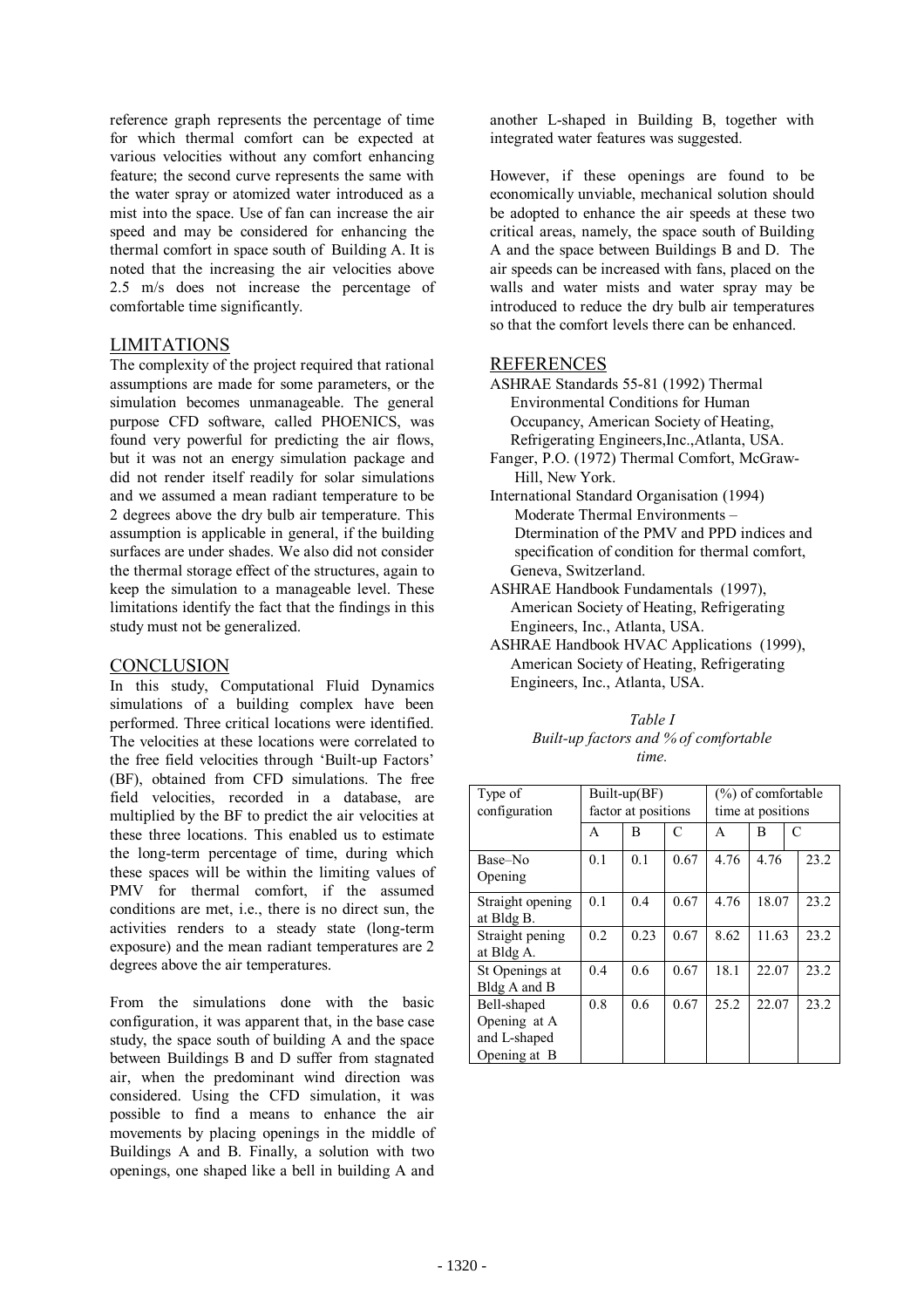

Fig 1Weekly wind frequency for various orientations



Fig 2 Weekly wind speeds for various orientations



Fig. 3 The Diagrametric section of the seven building Blocks.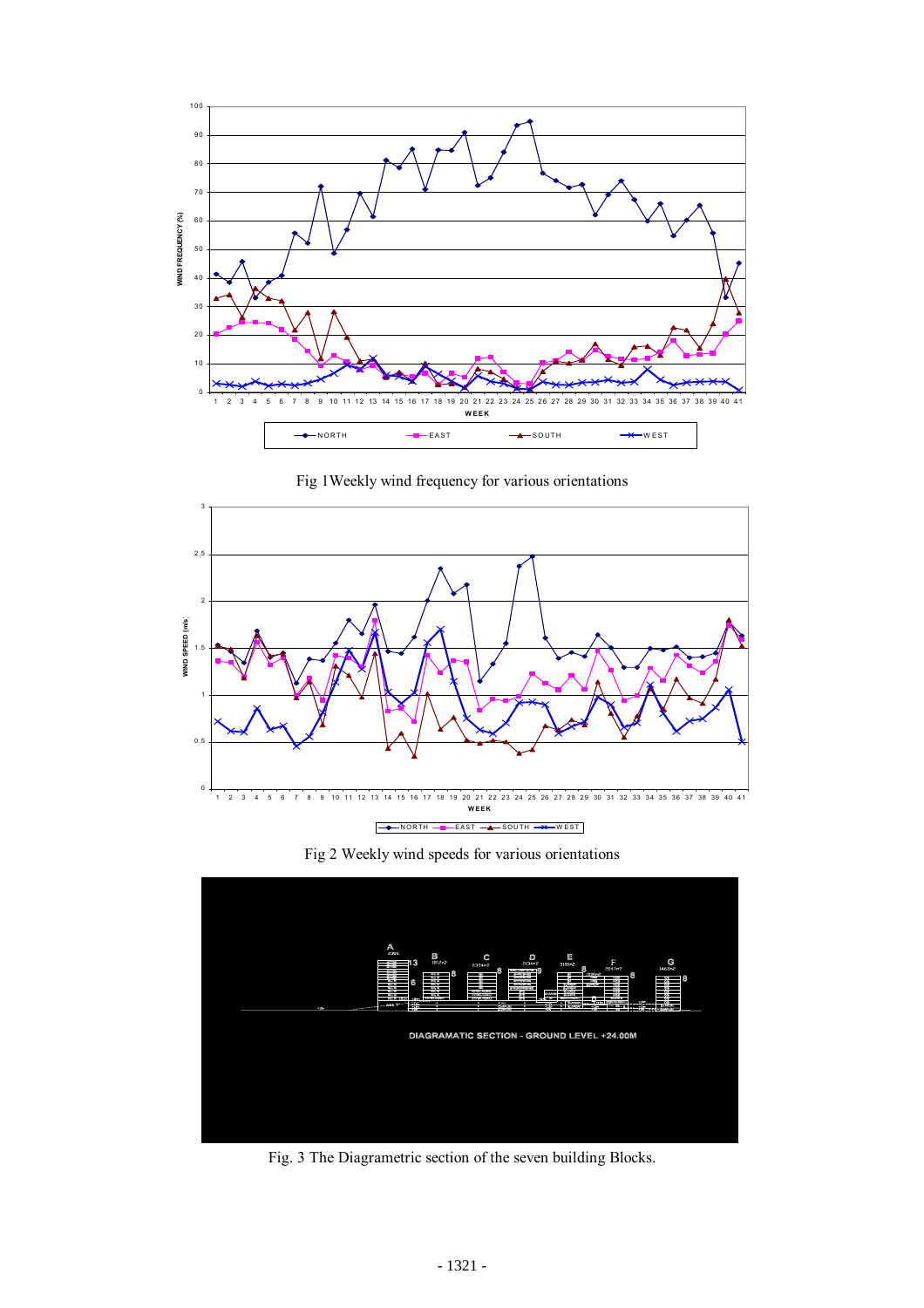

Fig. 6 The velocity field with a straight opening at the middle of Building A (PR A).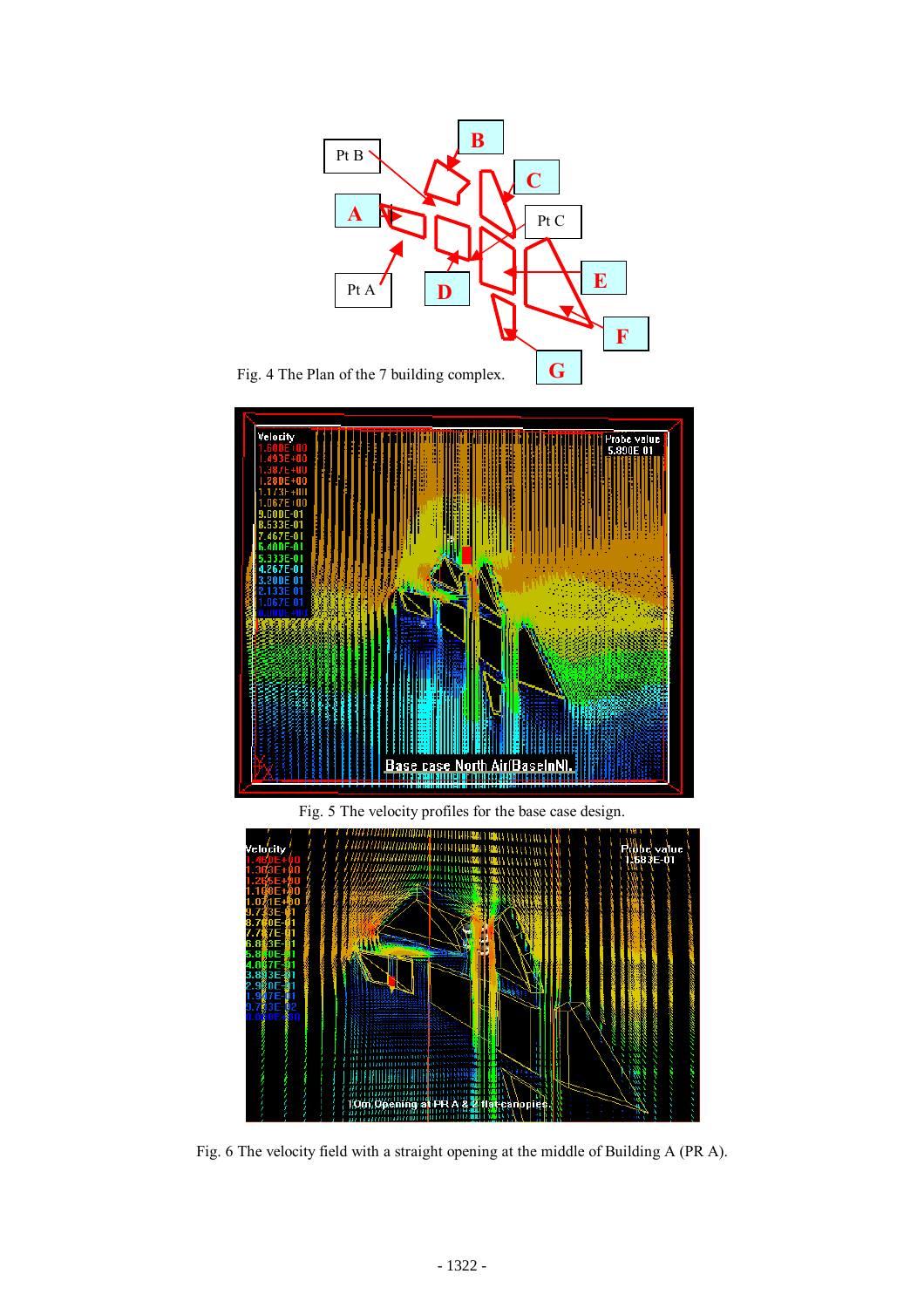

Fig. 7 The velocity field with a straight opening at the middle of Building B (PR B).



Fig. 8 The velocity field with two straight openings at the middle of Building A and B (PR A and PR B).



Fig. 9 The velocity field with bell-shaped openings at Building A and L-shaped opening at Building B.